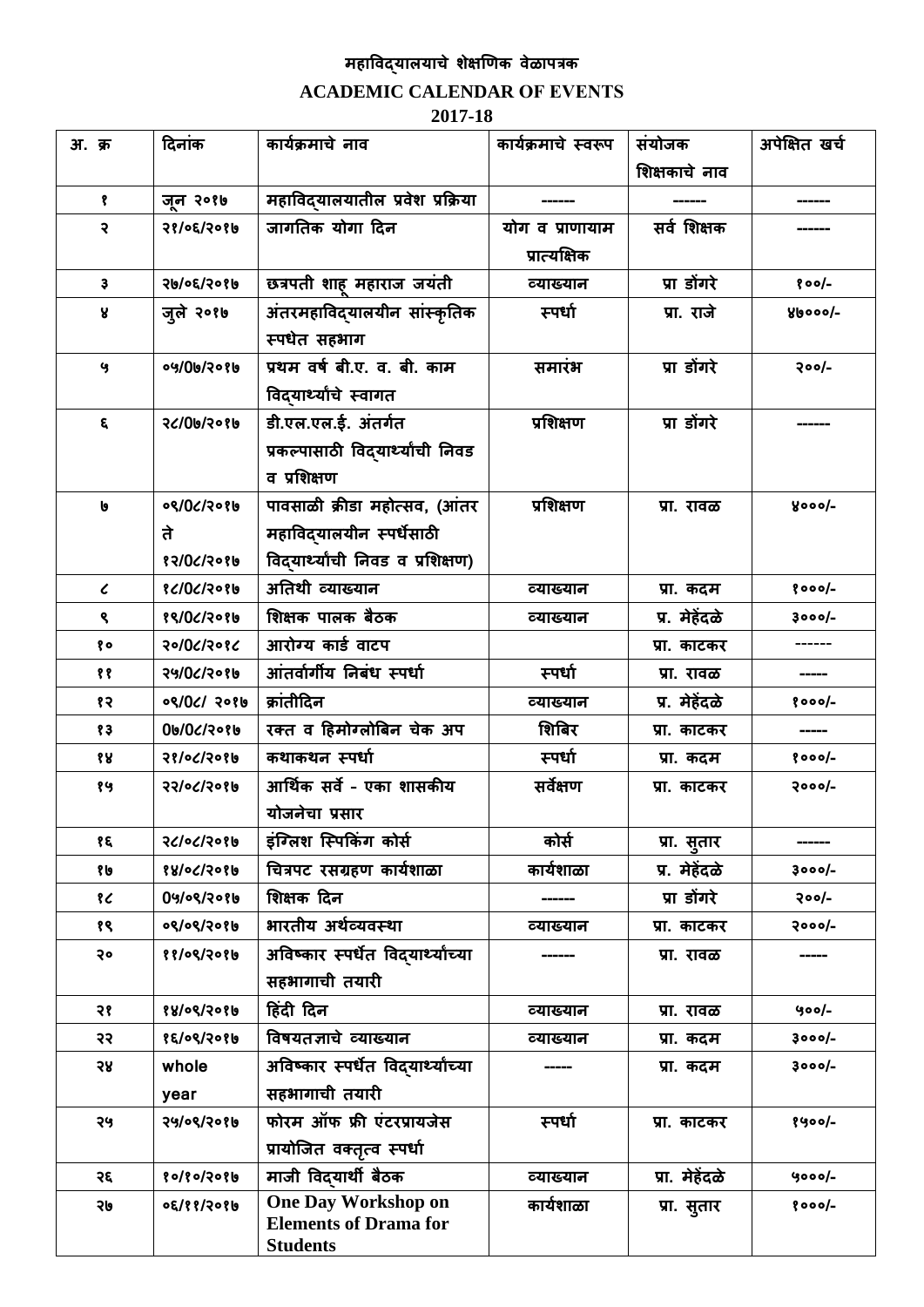| २८       | २७/११/२०१७    | भारतीय राजकारणातील बदलते                             | व्याख्यान           | प्रा डोंगरे   | 3900/-     |  |
|----------|---------------|------------------------------------------------------|---------------------|---------------|------------|--|
|          |               | प्रवाह                                               |                     |               |            |  |
| २९       | २९/११/२०१७    | डी.एल.एल.ई. अंतर्गतविद्यार्थी                        | प्रशिक्षण           | प्रा डोंगरे   |            |  |
|          |               | प्रशिक्षण                                            |                     |               |            |  |
| 30       | 0(182/2086    | <b>Guest Lecture on</b>                              | व्याख्यान           | प्रा. सुतार   | $8900/-$   |  |
| ३१       | ०९/१२/२०१७    | <b>Research in Literature</b><br>अभ्यास सहल          | सहल                 | प्रा. काटकर   | $3000/-$   |  |
| ३२       | 88/82/2086    | आंतर्वार्गीय वक्तृत्व स्पर्धा                        | स्पर्धा             | प्रा. रावळ    |            |  |
| 33       | 83/82/2086    | उडाण महोस्त्वामध्ये                                  |                     | प्रा डोंगरे   |            |  |
|          |               | विद्यार्थ्यांचा सहभाग                                |                     |               |            |  |
| 38       | 88/85/5086    | <b>Movie Screening</b>                               | स्पर्धा             | प्रा. राजे    | $8000/-$   |  |
|          |               | Competition                                          |                     |               |            |  |
| ३५       | 53/65/506     | वार्षिक स्नेहसंमेलन                                  | सांस्कृतिक          | प्रा. राजे    | $83000/-$  |  |
|          |               |                                                      | कार्यक्रम           |               |            |  |
| Зξ       | 581651506     | राष्ट्रीय सेवा योजनेचे निवासी                        | शिबीर               | प्रा. माने    |            |  |
|          | ते            | शिबीर                                                |                     |               |            |  |
|          | ३०/१२/२०१७    |                                                      |                     |               |            |  |
| 36       | ०३/०१/ २०१८   | सावित्रीबाई फुले जयंती                               | व्याख्यान           | प्रा. काटकर   | $8000/-$   |  |
| 36       | $09/0$ ?/20 ? | काव्यवाचन व अतिथी व्याख्यान                          | व्याख्यान           | प्रा. रावळ    | $900/-$    |  |
| ३९       | 0८/0१/२०१८    | <b>One Day Workshop on</b><br><b>History</b>         | कार्यशाळा           | प्र. मेहेंदळे | १५०००/-    |  |
| y.       | १३/0१/२०१८    | शिक्षक पालक बैठक                                     | व्याख्यान           | प्र. मेहेंदळे | $3000/-$   |  |
| ४१       | २०/०१/२०१८    | तृतीय वर्ष (हिंदी)                                   | व्याख्यान           | प्रा. रावळ    | $900/-$    |  |
|          |               | विद्यार्थ्यासाठी अतिथी                               |                     |               |            |  |
|          |               | व्याख्यान                                            |                     |               |            |  |
| ४२       | २५/0१/२०१८    | राष्ट्रीय मतदार दिनानिमित                            | स्पर्धा             | प्रा डोंगरे   | $500/-$    |  |
|          |               | वक्तृत्व स्पर्धा                                     |                     |               |            |  |
| 83       | २७/०१/२०१८    | जिल्हास्तरीय प्रश्नमंजुषा स्पर्धा                    | स्पर्धा             | प्र. मेहेंदळे | $3000/-$   |  |
| 88       | २८/0१/२०१८    | माजी विद् <b>यार्थी बैठक</b>                         | विद्यार्थी          | प्र. मेहेंदळे | 4000/-     |  |
|          |               |                                                      | व्यक्तीमत्व         |               |            |  |
|          |               |                                                      | विकास कार्यशाळा     |               |            |  |
| ४५       | ०३/०३/२०१८    | <b>Guest Lecture for</b><br>T.Y.B.A. Students        | व्याख्यान           | प्रा. सुतार   | $8000/-$   |  |
|          |               | (English)                                            |                     |               |            |  |
| ४५       | २६/०२/२०१८    | तृतीय वर्ष बी.ए. व. बी.                              | व्याख्यान           | प्रा डोंगरे   | २०००/-     |  |
|          |               | कामशुभेच्छा समारंभ                                   |                     |               |            |  |
| ४६       | २७/०२/२०१८    | मराठी दिन                                            | व्याख्यान व स्पर्धा | प्रा. कदम     | $2000/-$   |  |
|          |               | खर्च                                                 |                     |               | $853800/-$ |  |
|          |               | विदयापीठ स्तरावरील स्पर्धामध्ये विदयार्थ्यांचा सहभाग |                     |               | $30000/-$  |  |
| एकण खर्च |               |                                                      |                     |               |            |  |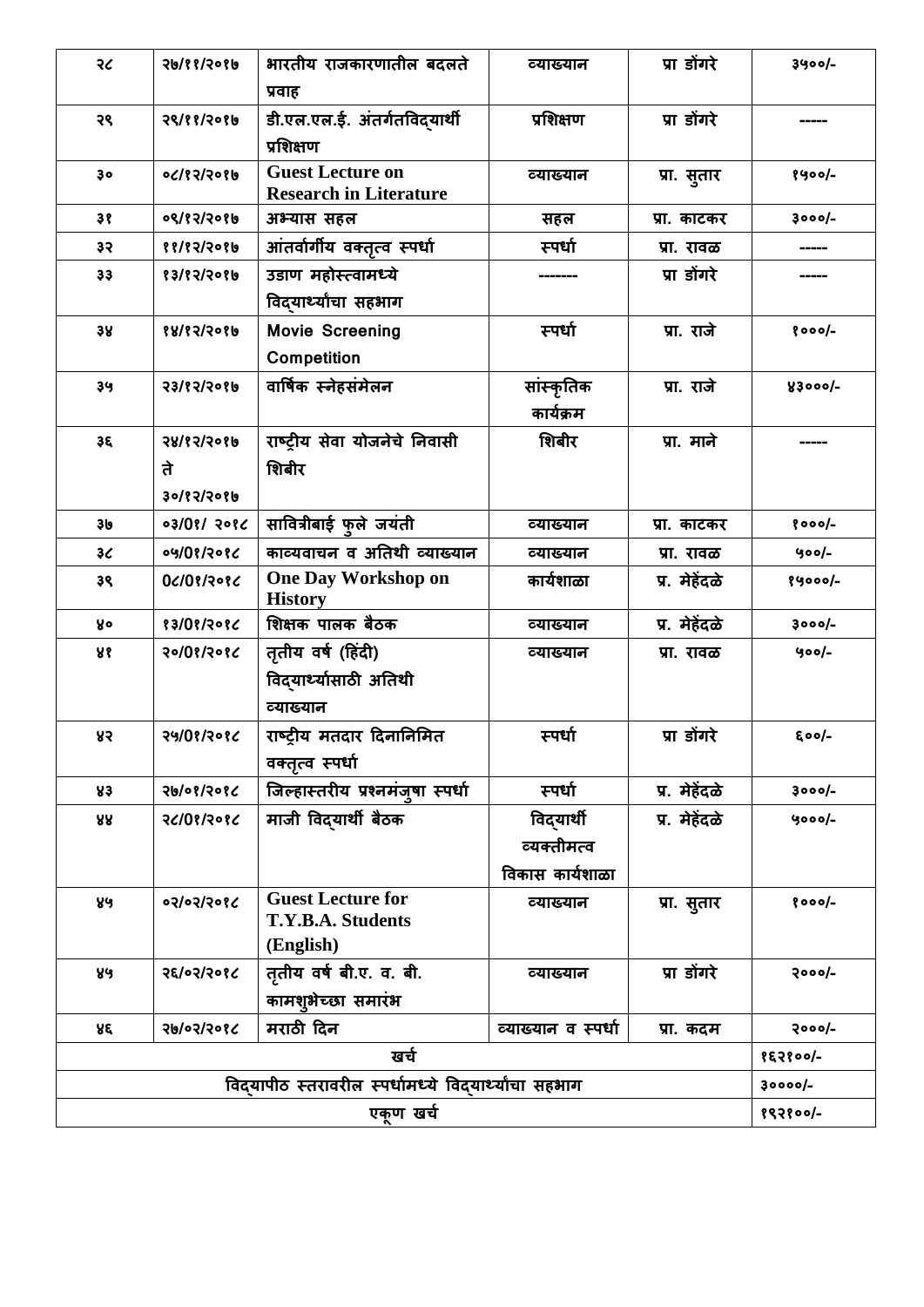**Date: 24/04/2017**

#### **To,**

**The Principal,**

**Dr.Tatyasaheb Natu College of Arts and Senior College of Commerce Margtamhane Tal-Chiplun, Dist-Ratnagiri** 

> **Sub: Calender of Events for 2017-18 to be submitted and discussed during the meeting of Management scheduled in near future and getting sanctioned from the concerned authority.**

#### **Respected Sir,**

**Kindly accept the above calender prepared in consultation with all the members of teaching staff and present it in the meeting of Management scheduled and get it sanctioned from the same. The valuable suggestions of all the dignitaries pertaining to the calender present to enhance the quality of higher education will be always welcomed by all the teachers.** 

**Yours faithfully,** 

**(Mr. S.D.Sutar)**

**NAAC Co-ordinator/IQAC** 

**(Mr.V.M.Mehendale)**

 **Assistant NAAC Coordinator/IQAC**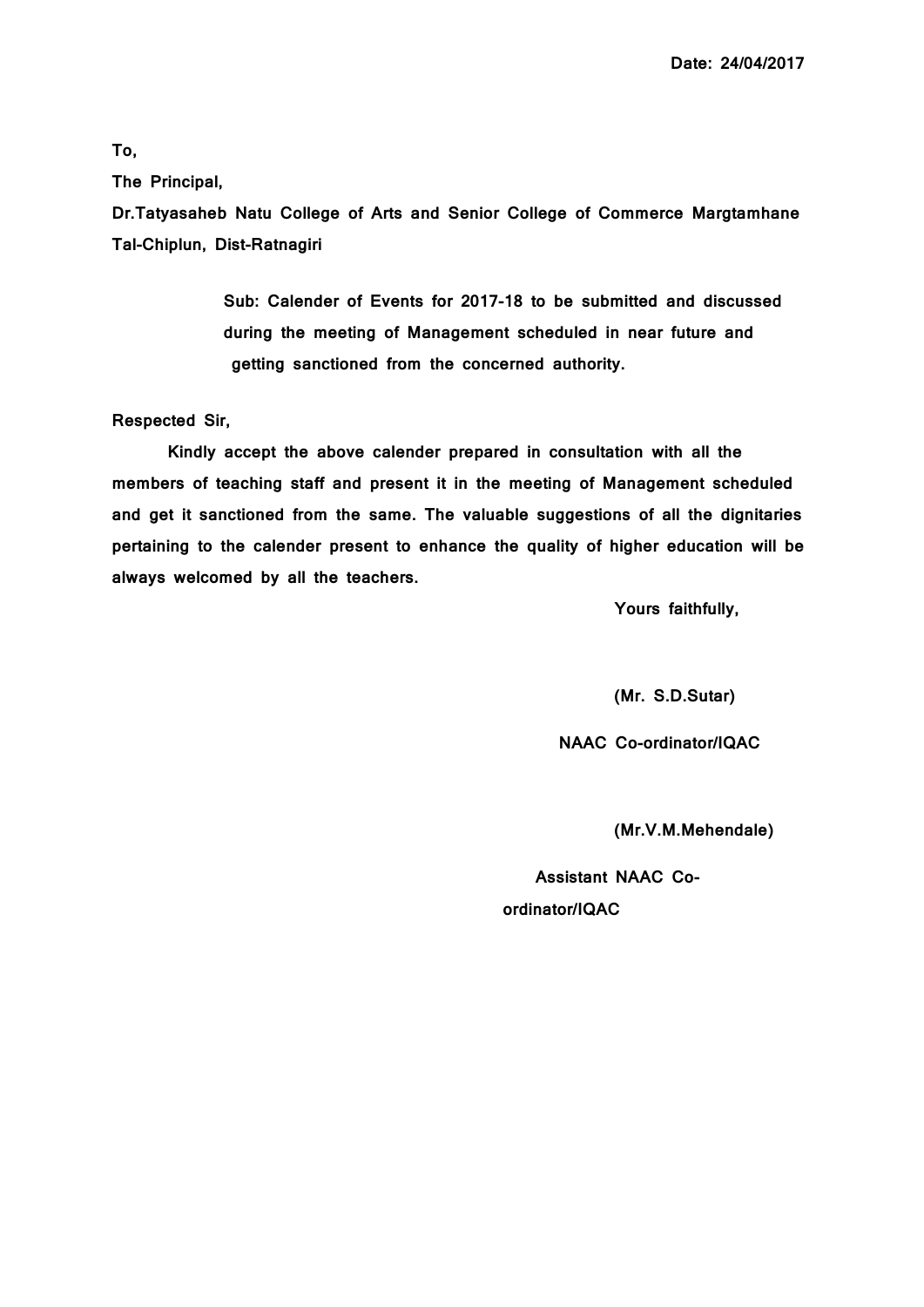## **Data of Events 2017-18 to 2019-20**

| आ. क्र         | दिनांक      | कार्यक्रमाचे नाव                                                  | कार्यक्रमाचे स्वरूप | घेतला | नाही घेतला |
|----------------|-------------|-------------------------------------------------------------------|---------------------|-------|------------|
| Ş              | जुन २०१७    | महाविद्यालयातील प्रवेश प्रक्रिया                                  |                     |       |            |
|                |             | <b>Dept of Political</b>                                          |                     |       |            |
|                |             | <b>Science /DLLE</b>                                              |                     |       |            |
|                |             | 2017-18                                                           |                     |       |            |
| $\overline{2}$ | २७/०६/२०१७  | छत्रपती शाह महाराज जयंती                                          | व्याख्यान           | yes   |            |
| 3              | २७/११/२०१७  | भारतीय राजकारणातील बदलते                                          | व्याख्यान           |       |            |
|                |             | प्रवाह                                                            |                     |       |            |
| $\overline{4}$ | २५/0१/२०१८  | राष्ट्रीय मतदार दिनानिमित                                         | स्पर्धा             |       |            |
|                |             | वक्तृत्व स्पर्धा                                                  |                     |       |            |
|                |             | 2018-19                                                           |                     |       |            |
| 5              | 26/06/2018  | Celebration of Social Justice                                     |                     |       |            |
|                |             | Day                                                               |                     |       |            |
| 6              | 11/9/2018   | Awareness Programme on                                            |                     |       |            |
| 7              | 26/11/2018  | "Mazi Kanya Bhagyashri"<br><b>Celebration of Constitution</b>     |                     |       |            |
|                |             | Day                                                               |                     |       |            |
|                |             | 2019-20                                                           |                     |       |            |
| 8              | 26/06/2019  | Celebration of Social Justice                                     |                     |       |            |
|                |             | Day                                                               |                     |       |            |
| 9              | Dec 2019    | Participation & Presentation of<br>research papers by students in |                     |       |            |
|                |             | National International                                            |                     |       |            |
|                |             | Seminars/Workshops                                                |                     |       |            |
| 10             | Dec 2019    | Study tour to Maharashtra<br>Vidhansabha                          |                     |       |            |
| 11             | As per      | Students' introduction to                                         |                     |       |            |
|                | schedule    | Revenue Dept. Chiplun                                             |                     |       |            |
| 12             | $26th$ Nov. | One Day Workshop for                                              |                     |       |            |
|                | 2019        | <b>Students on Fundamental</b><br>Duties under MOU with           |                     |       |            |
|                |             | Patpanhale College                                                |                     |       |            |
| 13             | Feb.2020    | Special Lecture on Internal                                       |                     |       |            |
|                |             | Security of India                                                 |                     |       |            |
| 14             |             | Display of Famous Speeches<br>of World famous political           |                     |       |            |
|                |             | leaders.                                                          |                     |       |            |
|                |             | <b>DLLE</b>                                                       |                     |       |            |
|                |             | 2017-18                                                           |                     |       |            |
| 15             | २८/0७/२०१७  | डी.एल.एल.ई. अंतर्गत                                               | प्रशिक्षण           | yes   |            |
|                |             | प्रकल्पासाठी विद्यार्थ्यांची निवड                                 |                     |       |            |
|                |             | व प्रशिक्षण                                                       |                     |       |            |
| 16             | २९/११/२०१७  | डी.एल.एल.ई. अंतर्गतविद्यार्थी                                     | प्रशिक्षण           |       |            |
|                |             | प्रशिक्षण                                                         |                     |       |            |
| 17             | 83/85/50810 | उडाण महोस्त्वामध्ये                                               |                     |       |            |
|                |             | विद्यार्थ्यांचा सहभाग                                             |                     |       |            |
|                |             | 2019-20                                                           |                     |       |            |
| 18             | 06/08/2019  | First Term Training                                               |                     |       |            |
| 19             | 13/12/2019  | Second Term Training &                                            |                     |       |            |
|                |             | Preparation of Project                                            |                     |       |            |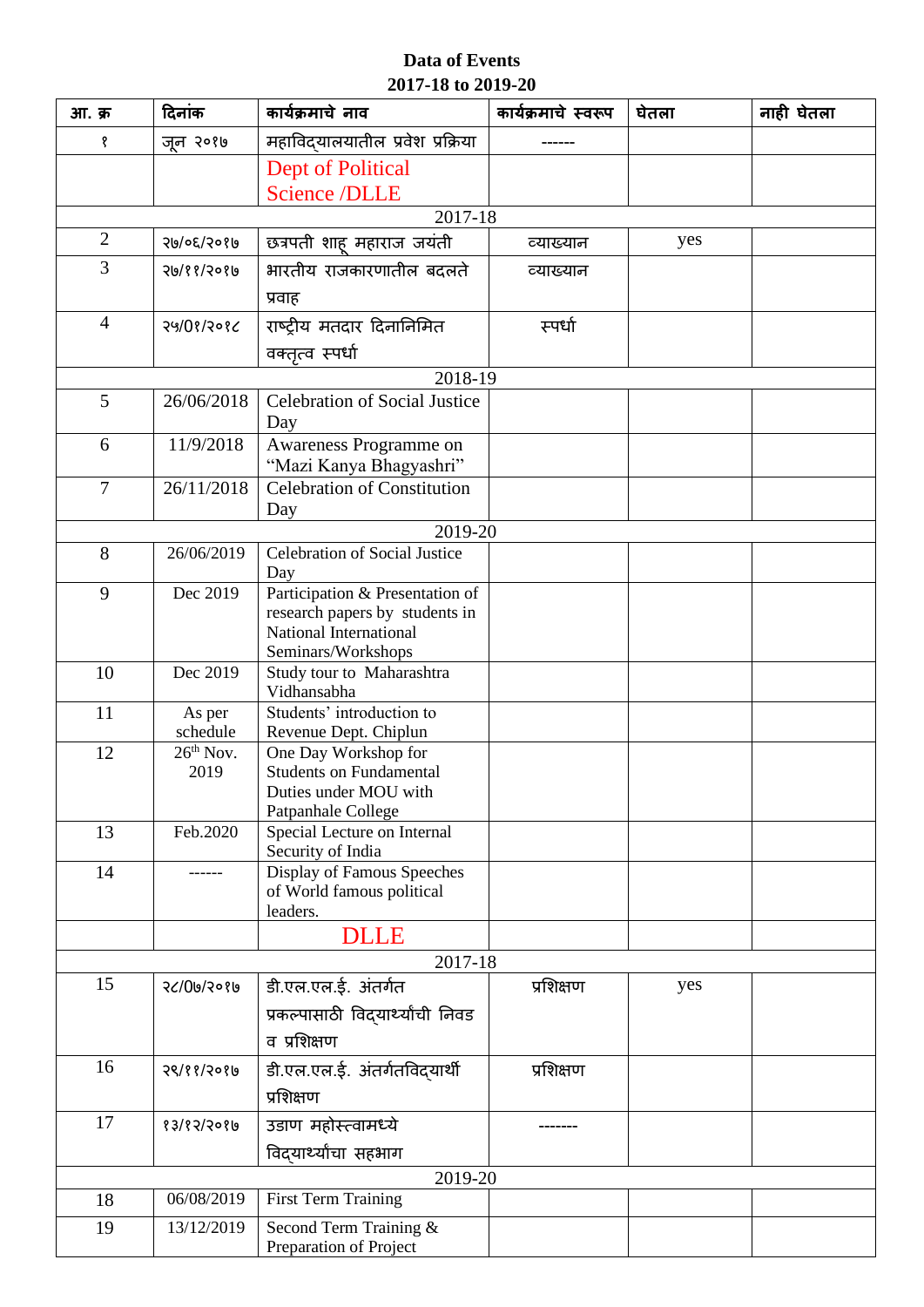| 20 | Jan 2020           | One Day Workhop on Road<br>Safety with Traffic Police     |           |  |
|----|--------------------|-----------------------------------------------------------|-----------|--|
|    |                    | Chiplun                                                   |           |  |
| 21 | As per<br>schedule | Participation in Uddan                                    |           |  |
|    |                    | Dept of Hindi                                             |           |  |
|    |                    | 2017-18                                                   |           |  |
| 22 | १४/०९/२०१७         | हिंदी दिन                                                 | व्याख्यान |  |
| 23 | 04/08/2086         | काव्यवाचन व अतिथी व्याख्यान                               | व्याख्यान |  |
| 24 | २०/०१/२०१८         | तृतीय वर्ष (हिंदी)                                        | व्याख्यान |  |
|    |                    | विद्यार्थ्यासाठी अतिथी                                    |           |  |
|    |                    | व्याख्यान                                                 |           |  |
|    |                    | 2018-19                                                   |           |  |
| 25 | 14/09/2018         | Guest Lecture on<br>Celebration of Hindi Day              |           |  |
| 26 | 05/12/2018         | Guest lecture & Book<br>Exhibition                        |           |  |
| 27 | January            | Guest Lecture for T.Y.B.A.                                |           |  |
|    |                    | students of the Department                                |           |  |
|    |                    | 2019-20                                                   |           |  |
| 28 | August 2019        | Formation of Hindi Literary<br>Association                |           |  |
| 29 | 14/09/2018         | <b>Guest Lecture on Celebration</b><br>of Hindi Day       |           |  |
| 30 | As per<br>schedule | Participation of students and<br>Presentation of Research |           |  |
|    |                    | Papers by them in National                                |           |  |
|    |                    | International                                             |           |  |
|    |                    | seminars/Workshops held<br>outside                        |           |  |
| 31 | Jan. 2019          | Publication of Hand manual                                |           |  |
| 32 | January            | Guest Lecture for T.Y.B.A.                                |           |  |
|    | 2019               | under MOU with Khed                                       |           |  |
|    |                    | College                                                   |           |  |
| 33 | Sept. 2019         | Intercollegiate Workshop on<br>Practical Hindi under MOU  |           |  |
|    |                    | with Khed College                                         |           |  |
|    |                    | Dept of History                                           |           |  |
|    |                    | 2017-18                                                   |           |  |
| 34 | १९/0८/२०१७         | शिक्षक पालक बैठक                                          | व्याख्यान |  |
| 35 | 08/06/2086         | क्रांतीदिन                                                | व्याख्यान |  |
| 36 | १४/०८/२०१७         | चित्रपट रसग्रहण कार्यशाळा                                 | कार्यशाळा |  |
| 37 | 0610813086         | One Day Workshop on                                       | कार्यशाळा |  |
|    |                    | History                                                   |           |  |
| 38 | २७/०१/२०१८         | जिल्हास्तरीय प्रश्नमंजूषा स्पर्धा                         | स्पर्धा   |  |
|    |                    | 2018-19                                                   |           |  |
| 39 | Sept. 2018         | One Day Workshop on                                       |           |  |
|    |                    | Information and<br>Communication.                         |           |  |
| 40 | 09/08/2018         | Poster Competition on the                                 |           |  |
|    |                    | Occasion of Kranti Day                                    |           |  |
| 41 | Dec. 2018          | <b>Essay Writing Competition</b>                          |           |  |
|    |                    | on Information and                                        |           |  |
|    |                    | Communication.                                            |           |  |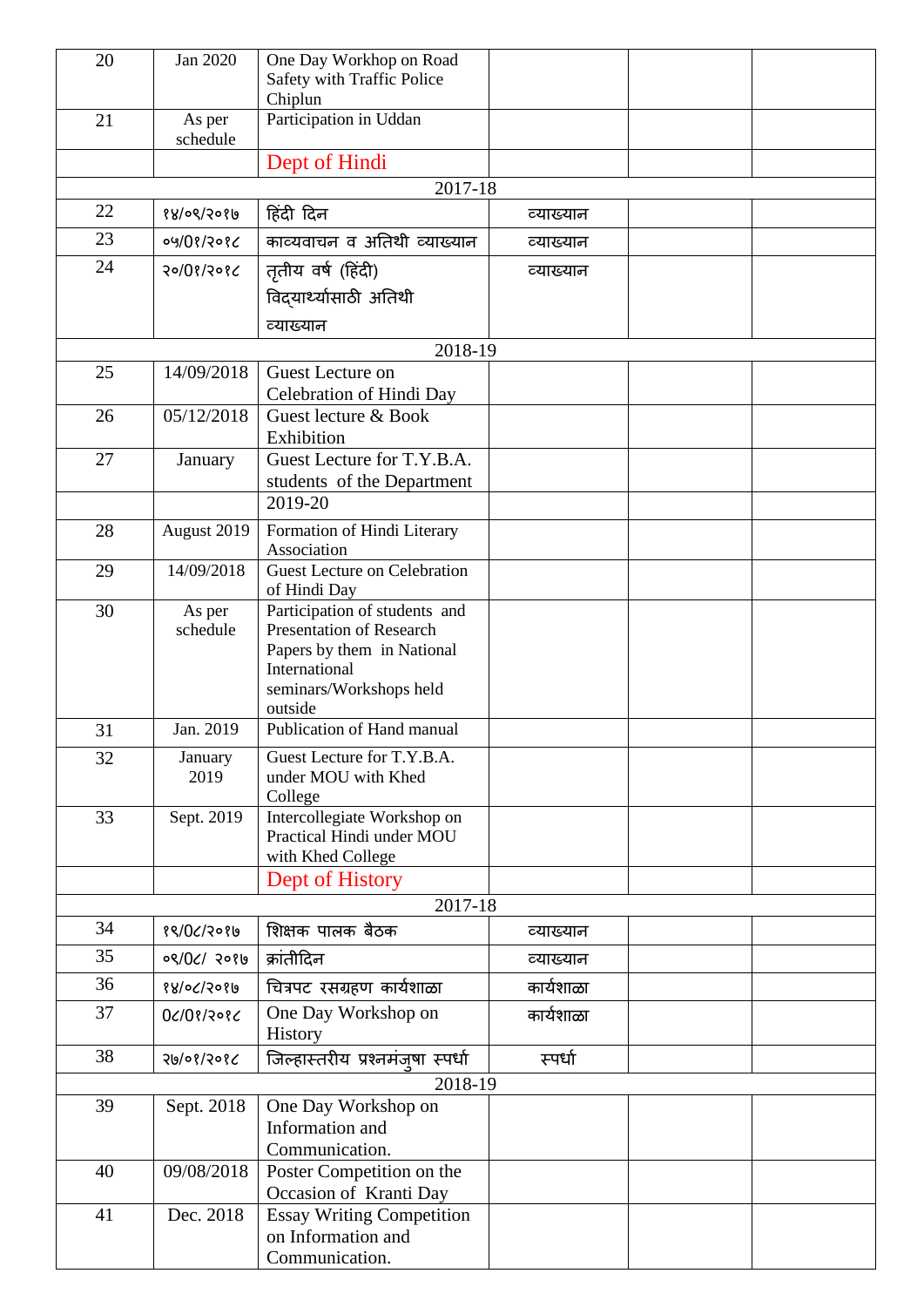| 42 | Jan. 2019              | <b>Study Tour</b>                                                                                                                                              |           |  |
|----|------------------------|----------------------------------------------------------------------------------------------------------------------------------------------------------------|-----------|--|
|    |                        | 2019-20                                                                                                                                                        |           |  |
| 43 | 9 <sup>th</sup> August | Intercollegiate Quiz<br>Competition                                                                                                                            |           |  |
| 44 | September<br>2019      | Guidance Lecture on<br><b>Employment Opportunities in</b><br>Media Sector                                                                                      |           |  |
| 45 | Dec. 2019              | Short course designed under<br>MOU with Khed College                                                                                                           |           |  |
| 46 | Jan. 2020              | <b>Study Tour</b>                                                                                                                                              |           |  |
| 47 | Feb 2019               | Guest Lecture for T.Y.B.A<br>students under MOU with<br><b>Khed College</b>                                                                                    |           |  |
| 48 | As per the<br>schedule | Participation of Students and<br>presentation of their research<br>papers in National<br>International workshops,<br>seminars, conferences.<br>Dept of English |           |  |
|    |                        | 2017-18                                                                                                                                                        |           |  |
| 49 | २८/०८/२०१७             | इंग्लिश स्पिकिंग कोर्स                                                                                                                                         | कोर्स     |  |
| 50 | ०६/११/२०१७             | One Day Workshop on<br>Elements of Drama for<br><b>Students</b>                                                                                                | कार्यशाळा |  |
| 51 | 05/65/50/70            | <b>Guest Lecture on Research</b><br>in Literature                                                                                                              | व्याख्यान |  |
| 52 | 05/05/5065             | Guest Lecture for T.Y.B.A.<br>Students (English)                                                                                                               | व्याख्यान |  |
|    |                        | 2018-19                                                                                                                                                        |           |  |
| 53 | August                 | One Day Orientation                                                                                                                                            |           |  |
|    | 2018                   | Workshop for students on<br><b>English Speaking Course</b>                                                                                                     |           |  |
| 54 | January<br>2019        | <b>English Speaking Course</b><br>for students                                                                                                                 |           |  |
| 55 | Sept. 2018             | One Day Workshop on<br>Introduction to English<br>Literature                                                                                                   |           |  |
| 56 | January<br>2019        | Guidance Session on<br><b>Importance of Translation</b><br>from English into Regional<br>Languages                                                             |           |  |
| 57 | February<br>219        | Guest Lecture for T.Y.B.A.<br>students                                                                                                                         |           |  |
|    |                        | 2019-20                                                                                                                                                        |           |  |
| 58 | Aug 2019               | Orientation Programme on<br><b>English Speaking</b>                                                                                                            |           |  |
| 59 | Sept. 2019             | Guidance Session on<br>Delivering Speech in English                                                                                                            |           |  |
| 60 | Nov.2019               | Guidance Session on Skill of<br>Translation from English into<br>Regional languages                                                                            |           |  |
| 61 | Throughout<br>year     | Lecture Series on Masters in<br><b>English Literature</b>                                                                                                      |           |  |
| 62 | Feb 2020               | Guest Lecture for T.Y.<br>students of the<br>department.(Under MOU with<br>Khed College)                                                                       |           |  |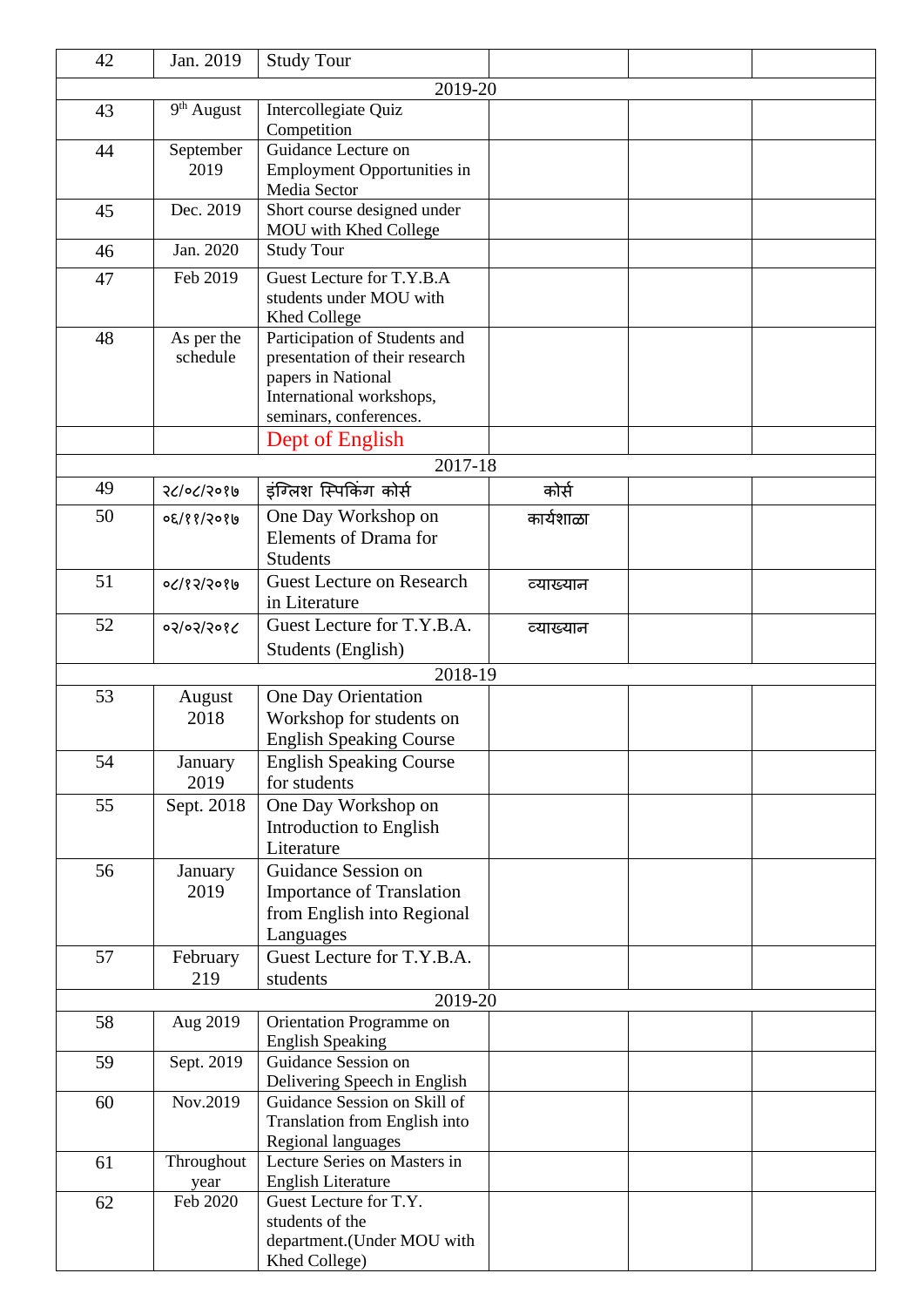| 63 | Jan. 2020              | One Day Workshop on<br>Introduction to English<br>Literature .(Under MOU with<br>Khed College)                                              |           |  |
|----|------------------------|---------------------------------------------------------------------------------------------------------------------------------------------|-----------|--|
| 64 | As per the<br>schedule | Participation of Students and<br>presentation of their research<br>papers in National<br>International workshops,<br>seminars, conferences. |           |  |
|    |                        | Dept of Economics                                                                                                                           |           |  |
|    |                        | 2017-18                                                                                                                                     |           |  |
| 65 | 55/05/506              | आर्थिक सर्वे - एका शासकीय                                                                                                                   | सर्वेक्षण |  |
|    |                        | योजनेचा प्रसार                                                                                                                              |           |  |
| 66 | ०९/०९/२०१७             | भारतीय अर्थव्यवस्था                                                                                                                         | व्याख्यान |  |
| 67 | २५/०९/२०१७             | फोरम ऑफ फ्री एंटरप्रायजेस                                                                                                                   | स्पर्धा   |  |
|    |                        | प्रायोजित वक्तृत्व स्पर्धा                                                                                                                  |           |  |
| 68 | 08/83/3086             | अभ्यास सहल                                                                                                                                  | सहल       |  |
|    |                        | 2018-19                                                                                                                                     |           |  |
| 69 | 10/09/2018             | <b>Elocution Competition</b><br>sponsored by Forum of Free<br>Enterprises Mumbai                                                            | $1500/-$  |  |
| 70 | January<br>2019        | Guidance Session on The<br><b>Effects of Unemployment</b><br>on Indian Economy                                                              | $2000/-$  |  |
| 71 | December<br>2018       | Study Tour for T.Y.B.A.<br><b>Students</b>                                                                                                  | -------   |  |
|    |                        | 2019-20                                                                                                                                     |           |  |
| 72 | 15/09/2019             | <b>Elocution Competition</b><br>sponsored by Forum of<br>Enterprises Mumbai                                                                 |           |  |
| 73 | August 2019            | Essay Writing Competition on<br>Contribution of Thinkers in<br>Economics from past to<br>present                                            |           |  |
| 74 | As per the<br>schedule | Participation of Students and<br>presentation of their research<br>papers in National<br>International workshops,<br>seminars, conferences. |           |  |
| 75 | December<br>2018       | Study Tour for T.Y.B.A.<br><b>Students</b>                                                                                                  |           |  |
| 76 | Feb.2020               | Guest Lecture for T.Y.<br>students of the<br>department(under MOU with<br>Patpanhale College)                                               |           |  |
| 77 | Jan. 2020              | One Day Workshop on<br>Research Methodology for<br>students in senior colleges in<br>the vicinity (under MOU with<br>Patpanhale College)    |           |  |
| 78 | Feb. 2020              | <b>Undertaking of Social Project</b><br>with NGO on Income Sources<br>of the people in the vicinity                                         |           |  |
|    |                        | Dept of Marathi                                                                                                                             |           |  |
|    |                        | 2017-18                                                                                                                                     |           |  |
| 79 | १८/0८/२०१७             | अतिथी व्याख्यान                                                                                                                             | व्याख्यान |  |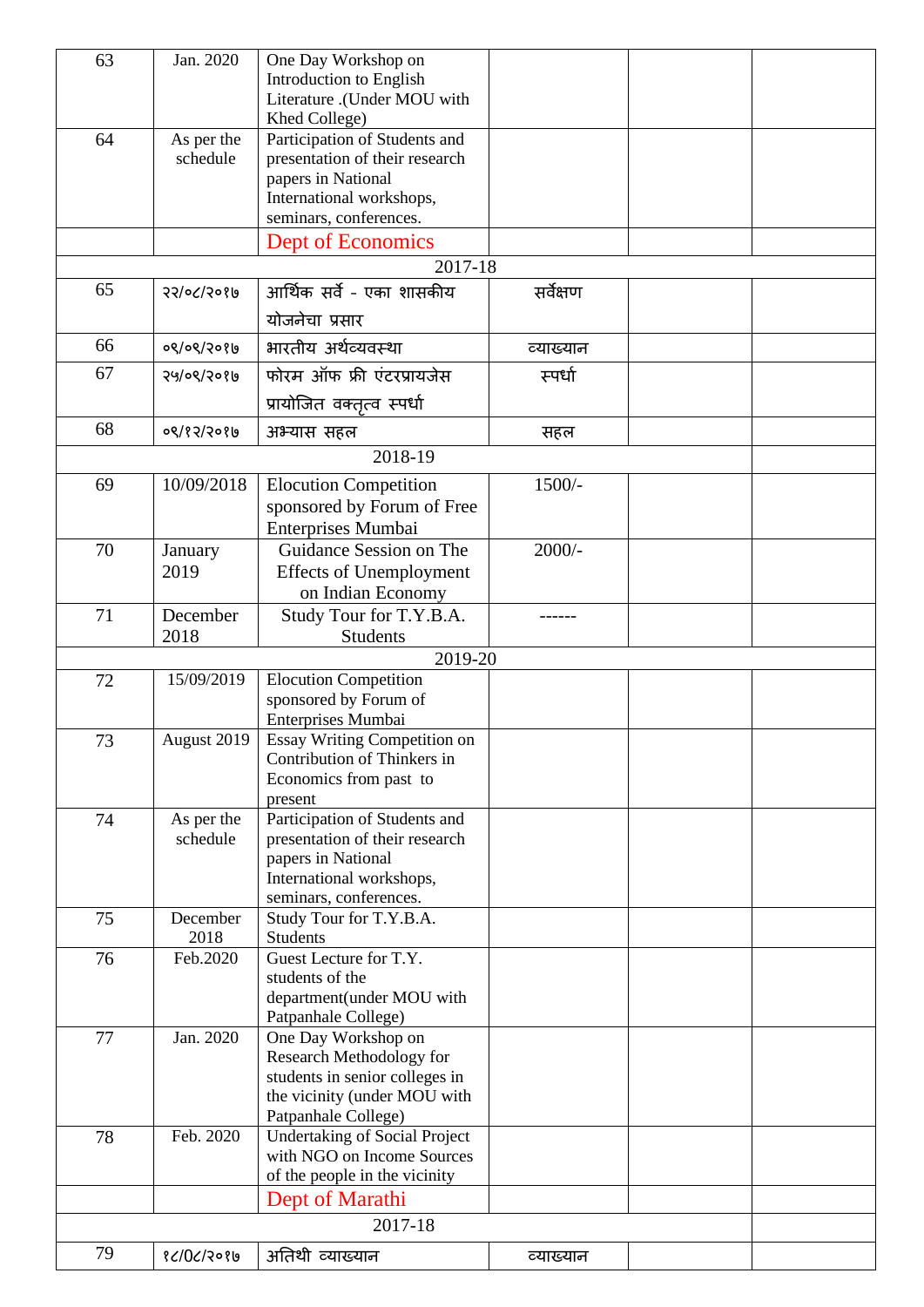| 80 | 98/06/506         | कथाकथन स्पर्धा                               | स्पर्धा             |  |
|----|-------------------|----------------------------------------------|---------------------|--|
| 81 | १६/०९/२०१७        | विषयतज्ञाचे व्याख्यान                        | व्याख्यान           |  |
| 82 | whole year        | अविष्कार स्पर्धेत विद्यार्थ्याच्या           |                     |  |
|    |                   | सहभागाची तयारी                               |                     |  |
| 83 | २७/०२/२०१८        | मराठी दिन                                    | व्याख्यान व स्पर्धा |  |
|    |                   | 2018-19                                      |                     |  |
| 84 | 28/07/2018        | Inauguration of Marathi                      |                     |  |
|    |                   | Literary Association or any                  |                     |  |
|    |                   | other events pertaining to                   |                     |  |
| 85 |                   | literature<br>Guest Lecture for the T.Y.     |                     |  |
|    |                   | students of the Department                   |                     |  |
| 86 | 27/02/2019        | Various Literary Events on                   |                     |  |
|    |                   | the occasion of Marathi Day                  |                     |  |
|    |                   | 2019-20                                      |                     |  |
| 87 | Sept 2019         | Guest Lecture for the T.Y.                   |                     |  |
|    |                   | students of the Department                   |                     |  |
| 88 | Jan. 2020         | Debating Competition to                      |                     |  |
|    |                   | improve language skills<br>among students    |                     |  |
| 89 | Aug. 2019         | Workshop/Guidance Lecture                    |                     |  |
|    |                   | on Use of Marathi in                         |                     |  |
|    |                   | Computer and Job                             |                     |  |
| 90 | <b>Total Year</b> | Opportunities<br>Displaying Films related to |                     |  |
|    |                   | syllabus                                     |                     |  |
| 91 | August 2019       | Events Poetry Recitation,                    |                     |  |
|    |                   | Script Reading in drama                      |                     |  |
|    |                   | <b>Career Counseling Cell</b>                |                     |  |
|    |                   | 2018-19                                      |                     |  |
| 92 |                   | Guidance Lectures on                         |                     |  |
|    |                   | behalf of Career Counseling<br>Cell          |                     |  |
| 93 |                   | <b>Commencement of New</b>                   |                     |  |
|    |                   | Courses in consultation with                 |                     |  |
|    |                   | the Principal and the                        |                     |  |
|    |                   | Management                                   |                     |  |
|    |                   | 2019-20                                      |                     |  |
| 94 | August 2019       | Guidance Lectures on Job and                 |                     |  |
|    |                   | Entrepreneurship<br>Opportunities            |                     |  |
| 95 |                   | Guidance Sessions/Coaching                   |                     |  |
|    |                   | for Bank Recruitment Exams                   |                     |  |
| 96 |                   | <b>Online Courses</b>                        |                     |  |
|    |                   | Dept of Sports                               |                     |  |
|    |                   | 2017-18                                      |                     |  |
| 97 | ०९/0८/२०१७        | पावसाळी क्रीडा महोत्सव, (आंतर                | प्रशिक्षण           |  |
|    | ते                | महाविद्यालयीन स्पर्धेसाठी                    |                     |  |
|    | 85/05/3086        | विद्यार्थ्यांची निवड व प्रशिक्षण)            |                     |  |
|    |                   | 2018-19                                      |                     |  |
| 98 | 07/08/2018        | <b>Inter-Class Sports</b>                    |                     |  |
|    |                   | Competitions (Indoor)                        |                     |  |
| 99 | As per            | University Intercollegiate                   |                     |  |
|    | dates             | <b>Volleyball Competitions</b>               |                     |  |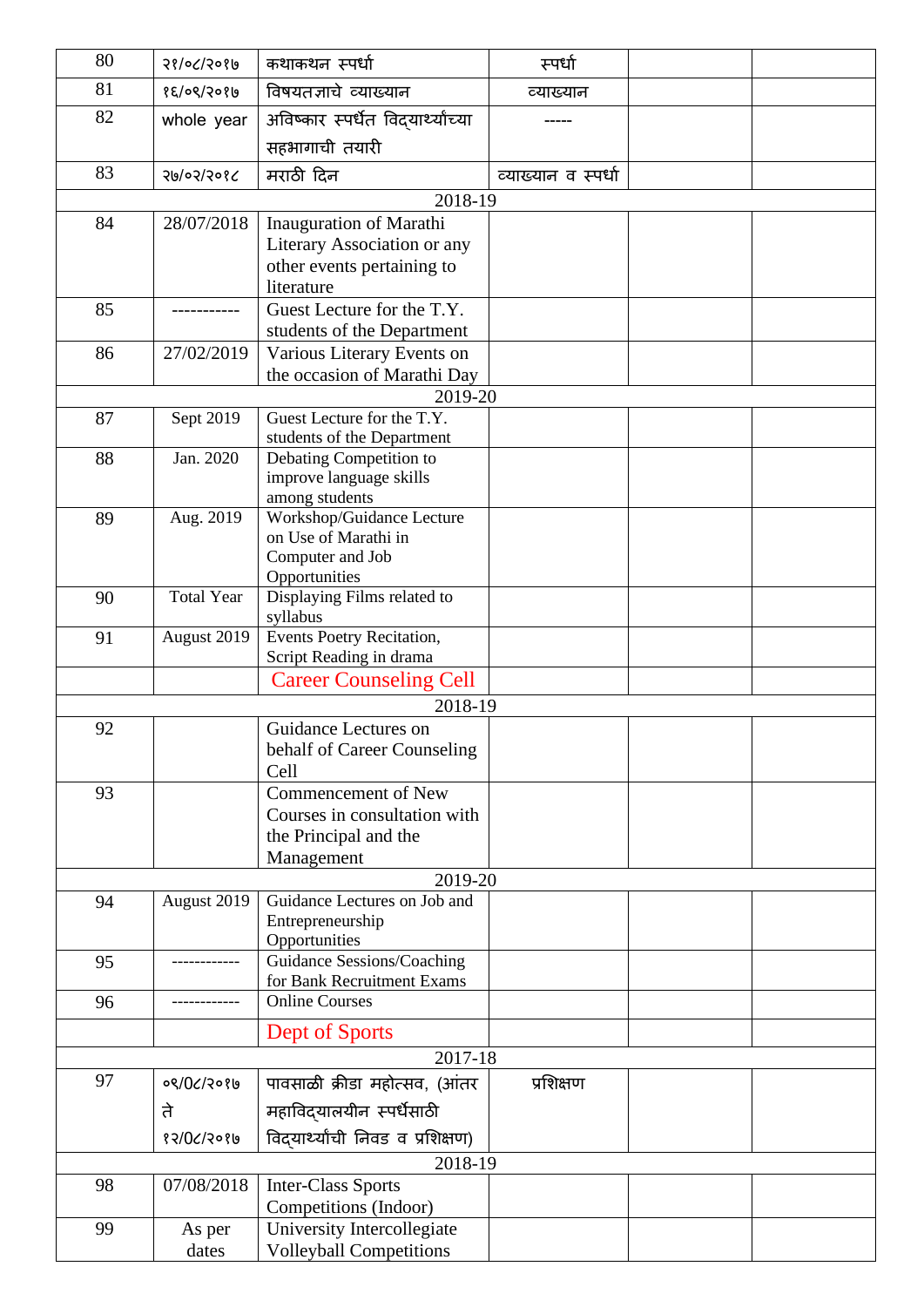|     | received           |                                                  |            |  |
|-----|--------------------|--------------------------------------------------|------------|--|
| 100 | August             | Participation in                                 |            |  |
|     | 2018               | Intercollegiate Kabbadi                          |            |  |
|     |                    | Competitions held outside                        |            |  |
| 101 | February           | Participation in Raigad                          |            |  |
|     | 2019               | Tracking                                         |            |  |
| 102 | January            | Participation in Marathon                        |            |  |
| 103 | 2019<br>06/12/2018 | Competition<br><b>Annual Sports Competition</b>  |            |  |
|     | to                 |                                                  |            |  |
|     | 08/12/2018         |                                                  |            |  |
|     |                    | 2019-20                                          |            |  |
| 104 | 07/08/2019         | <b>Inter-Class Sports</b>                        |            |  |
|     |                    | Competitions (Indoor)                            |            |  |
| 105 | As per dates       | Organization of Intercollegiate                  |            |  |
|     | received           | half marathon Competitions                       |            |  |
| 106 | August 2018        | Participation in intercollegiate                 |            |  |
|     |                    | Kabbadi, Volleyball                              |            |  |
|     |                    | Competitions, Raigad<br>Tracking held outside    |            |  |
| 107 | Dec. 20198         | Organization of Margtamhane                      |            |  |
|     |                    | Marathon                                         |            |  |
| 108 | January            | Participation in Marathon                        |            |  |
|     | 2019               | Competition held outside                         |            |  |
| 109 | Dec 2019           | <b>Annual Sports Competition</b>                 |            |  |
|     |                    | Dept of Cultural                                 |            |  |
|     |                    | 2017-18                                          |            |  |
| 110 |                    |                                                  | स्पर्धा    |  |
|     | जुले २०१७          | अंतरमहाविद्यालयीन सांस्कृतिक                     |            |  |
|     |                    | स्पर्धेत सहभाग                                   |            |  |
| 111 | 88/85/5089         | Movie Screening                                  | स्पर्धा    |  |
|     |                    | Competition                                      |            |  |
| 112 | 5316515061         | वार्षिक स्नेहसंमेलन                              | सांस्कृतिक |  |
|     |                    |                                                  |            |  |
|     |                    |                                                  | कार्यक्रम  |  |
|     |                    | 2018-19                                          |            |  |
| 113 | August             | Participation in                                 |            |  |
|     | 2018               | Intercollegiate Youth                            |            |  |
|     |                    | Festival<br><b>OR</b>                            |            |  |
|     |                    |                                                  |            |  |
|     | August             | Organisation of University                       |            |  |
|     | 2018               | <b>Youth Festival</b>                            |            |  |
| 114 | Dec. 2019          | <b>Gandhar Youth Festival</b>                    |            |  |
|     |                    | 2019-20                                          |            |  |
| 115 | Aug 2019           | Participation in University                      |            |  |
|     |                    | Yuwa Mahostav                                    |            |  |
| 116 | Dec. 2019          | Gandhar Yuwa Mahostav                            |            |  |
| 117 | <b>July 2019</b>   | One Day Workshop on Clay                         |            |  |
|     |                    | Modeling under MOU with                          |            |  |
|     |                    | Arts College Sawarda                             |            |  |
| 118 | <b>July 2019</b>   | One Day Workshop on                              |            |  |
|     |                    | Mehandi & Rangoli under<br>MOU with Arts College |            |  |
|     |                    | Sawarda                                          |            |  |
| 119 | August 2019        | Intercollegiate Workshop on                      |            |  |
|     |                    | Photography                                      |            |  |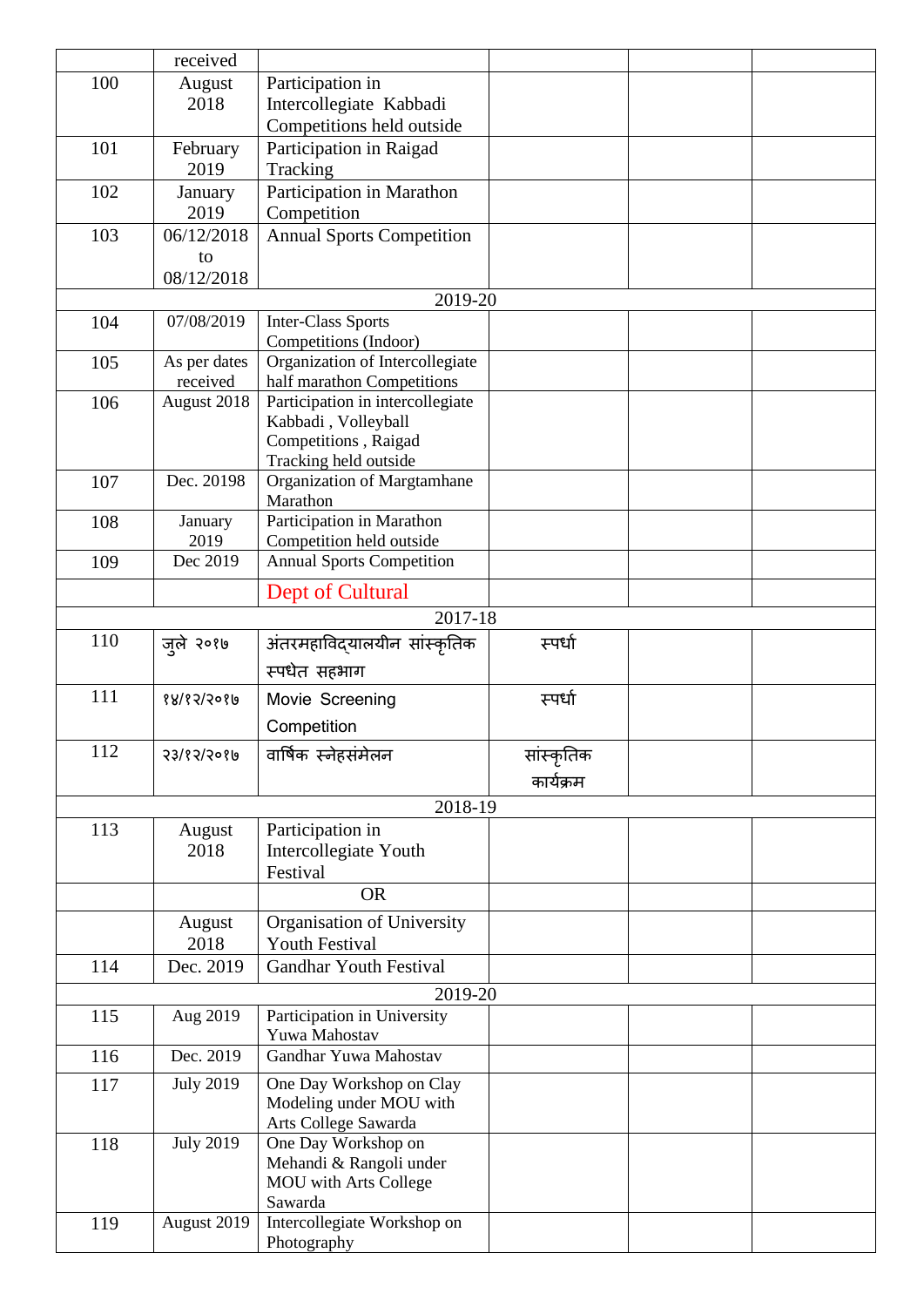|         |                                                | Dept NSS                                                                                    |                                 |  |  |  |
|---------|------------------------------------------------|---------------------------------------------------------------------------------------------|---------------------------------|--|--|--|
| 2017-18 |                                                |                                                                                             |                                 |  |  |  |
| 120     | 56/05/506                                      | जागतिक योगा दिन                                                                             | योग व प्राणायाम<br>प्रात्यक्षिक |  |  |  |
| 121     | 58/85/5080<br>ते<br>३०/१२/२०१७                 | राष्ट्रीय सेवा योजनेचे निवासी<br>शिबीर                                                      | शिबीर                           |  |  |  |
|         |                                                | 2018-19                                                                                     |                                 |  |  |  |
| 122     | <b>July 2018</b>                               | Guidance Session on<br>Inauguration of NSS Unit of<br>the college                           |                                 |  |  |  |
| 123     | August<br>2018                                 | Registration of NSS<br>Volunteers                                                           |                                 |  |  |  |
| 124     | 21/06/2018                                     | Celebration of Yoga Day                                                                     |                                 |  |  |  |
| 125     | <b>July 2018</b>                               | Tree Plantation in the<br>Campus of College/Adopted<br>Area                                 |                                 |  |  |  |
| 126     | 15/08/2018                                     | Rally on 15 <sup>th</sup> August on the<br>occasion of Independence<br>Day                  |                                 |  |  |  |
| 127     | 24/09/218                                      | Celebration of NSS Day                                                                      |                                 |  |  |  |
| 128     | 24/12/2018<br>to 3/12/218                      | NSS Camp at Adopted<br>Village                                                              |                                 |  |  |  |
| 129     | January<br>2019                                | Rally & Guidance Lecture<br>on Voter Awareness among<br>the villagers in adopted<br>village |                                 |  |  |  |
| 130     | During<br>August<br>2018 to<br>January<br>2019 | Rally & Guidance Lecture<br>on Gramswachhata Abhiyan                                        |                                 |  |  |  |
|         |                                                | 2019-20                                                                                     |                                 |  |  |  |
| 131     | 21/06/2019                                     | Celebration of Yoga Day                                                                     |                                 |  |  |  |
| 132     | <b>July 2019</b>                               | Tree Plantation in the Campus<br>of College/Adopted Area                                    |                                 |  |  |  |
| 133     | 15/08/2019                                     | Rally on $15th$ August on the<br>occasion of Independence Day                               |                                 |  |  |  |
| 134     | 24/09/2019                                     | Celebration of NSS Day                                                                      |                                 |  |  |  |
| 135     | 24/12/2019<br>to<br>30/12/2019                 | NSS Camp at Adopted Village                                                                 |                                 |  |  |  |
| 136     | 25 <sup>th</sup> January<br>2020               | Rally & Guidance Lecture on<br>Voter Awareness among the<br>villagers in adopted village    |                                 |  |  |  |
| 137     | August 2019                                    | <b>Registration of NSS</b><br>Volunteers                                                    |                                 |  |  |  |
| 138     | During<br>August 2019<br>to January<br>2020    | Rally & Guidance Lecture on<br>Gramswachhata Abhiyan                                        |                                 |  |  |  |
|         |                                                | <b>Dept of Students</b><br>Council<br>2017-18                                               |                                 |  |  |  |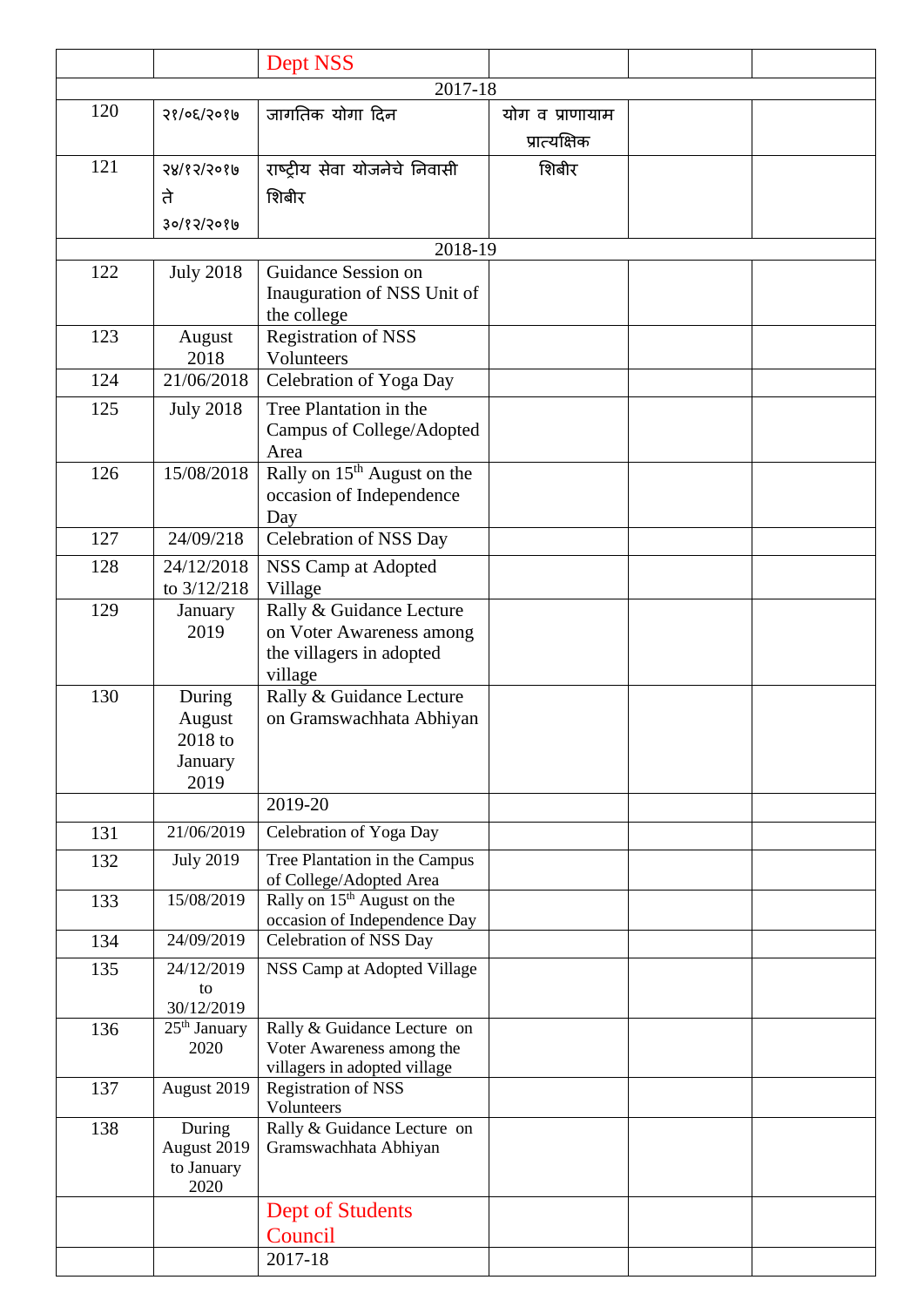| 139 | ०५/0७/२०१७       | प्रथम वर्ष बी.ए. व. बी. काम                                | समारंभ    |  |
|-----|------------------|------------------------------------------------------------|-----------|--|
|     |                  | विद्यार्थ्यांचे स्वागत                                     |           |  |
| 140 | 09/08/2086       | शिक्षक दिन                                                 |           |  |
| 141 | 58/05/5065       | तृतीय वर्ष बी.ए. व. बी.                                    | व्याख्यान |  |
|     |                  | कामश्औच्छा समारंभ                                          |           |  |
|     |                  | 2018-18                                                    |           |  |
| 142 | 05/7/2018        | Welcoming of $FY$ BA $\&$                                  |           |  |
|     |                  | FYB.Com students                                           |           |  |
| 143 | 05/03/2019       | <b>Farewell Function for</b>                               |           |  |
|     |                  | T.Y.B.A. & T.Y.B.Com<br><b>Students</b>                    |           |  |
|     |                  | 2019-20                                                    |           |  |
| 144 | 09/7/2019        | Welcoming of $FY$ BA $\&$                                  |           |  |
|     |                  | FYB.Com students                                           |           |  |
| 145 | 10/03/2020       | <b>Farewell Function for</b><br>T.Y.B.A. & T.Y.B.Com       |           |  |
|     |                  | <b>Students</b>                                            |           |  |
|     |                  | <b>Health Center/WDC</b>                                   |           |  |
|     |                  | 2017-18                                                    |           |  |
| 146 | २०/०८/२०१८       | आरोग्य कार्ड वाटप                                          |           |  |
| 147 | 0७/0८/२०१७       | रक्त व हिमोग्लोबिन चेक अप                                  | शिबिर     |  |
| 148 | 03/08/2086       | सावित्रीबाई फुले जयंती                                     | व्याख्यान |  |
|     |                  | 2018-19                                                    |           |  |
| 149 | 03/12/2018       | Guidance Session on                                        |           |  |
|     |                  | Opportunities for                                          |           |  |
|     |                  | <b>Employment of Women</b>                                 |           |  |
| 150 | 3/1/2019         | Wallpaper Competition on<br>Illiteracy among Women         |           |  |
| 151 | February         | One Day Workshop on                                        |           |  |
|     | 2019             | <b>Empowerment Women</b>                                   |           |  |
| 152 | August           | Hemoglobin Check Up                                        |           |  |
|     |                  | Camp jointly with Dervan<br>Hospital                       |           |  |
| 153 | January          | Health Check Up Camp for                                   |           |  |
|     | 2019             | <b>Students</b>                                            |           |  |
| 154 | January          | Health Check Up Camp for                                   |           |  |
|     | 2019             | Natives in the Vicinity<br>2019-20                         |           |  |
|     |                  | Guidance Session on Gender                                 |           |  |
| 155 | August 2019      | Equality                                                   |           |  |
| 156 | 3/1/2020         | Wallpaper Competition of                                   |           |  |
|     |                  | Illiteracy among Women                                     |           |  |
| 157 | February<br>2020 | One Day Workshop on Stress<br>Management in Women          |           |  |
| 158 | August           | Hemoglobin Check Up Camp                                   |           |  |
|     |                  | jointly with Dervan Hospital<br>Guidance Session on Health |           |  |
| 159 | January<br>2020  | Awareness among students                                   |           |  |
|     |                  | <b>Essay Elocution Forum</b>                               |           |  |
|     |                  | 2017-18                                                    |           |  |
| 160 | २५/०८/२०१७       | आंतर्वार्गीय निबंध स्पर्धा                                 | स्पर्धा   |  |
| 161 | 88/85/5089       | आंतर्वार्गीय वक्तृत्व स्पर्धा                              | स्पर्धा   |  |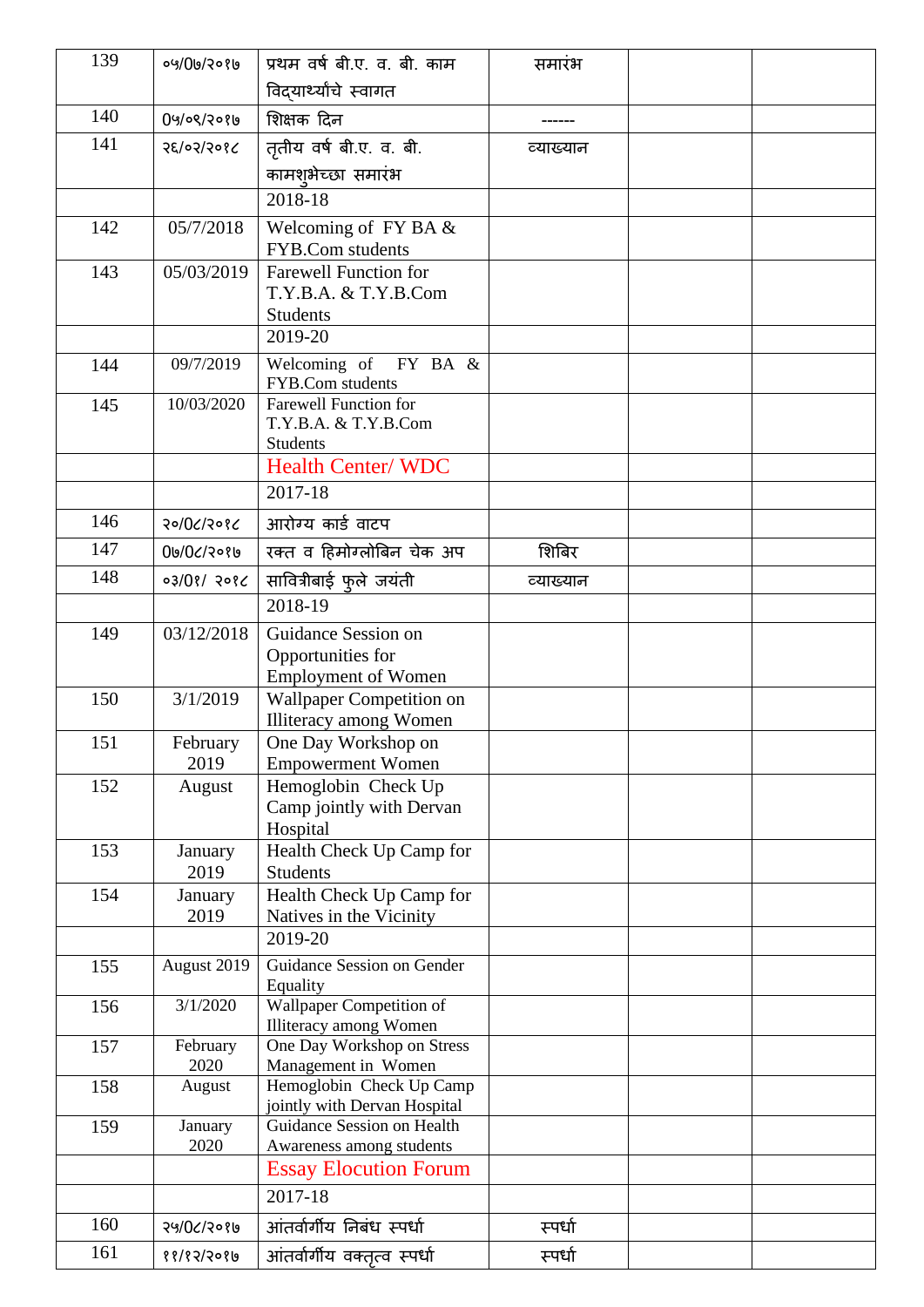|     |                  | 2018-19                                                      |                 |  |
|-----|------------------|--------------------------------------------------------------|-----------------|--|
| 162 | 30/08/2018       | <b>Interclass Essay Writing</b>                              |                 |  |
|     |                  | Competition in Marathi,                                      |                 |  |
|     |                  | Hindi & English                                              |                 |  |
| 163 | 10/12/2018       | <b>Interclass Elocution</b>                                  |                 |  |
|     |                  | Competition in Marathi,                                      |                 |  |
|     |                  | Hindi & English                                              |                 |  |
| 164 | As per           | Participation in Essay                                       |                 |  |
|     | dates            | Writing & Elocution                                          |                 |  |
|     | received         | Competitions held outside                                    |                 |  |
|     |                  | 2019-20                                                      |                 |  |
| 165 | 30/08/2018       | <b>Interclass Essay Writing</b>                              |                 |  |
|     |                  | Competition in Marathi, Hindi                                |                 |  |
| 166 | 10/12/2018       | $&$ English<br>Interclass Elocution                          |                 |  |
|     |                  | Competition in Marathi, Hindi                                |                 |  |
|     |                  | $&$ English                                                  |                 |  |
| 167 | As per dates     | Participation in Essay Writing                               |                 |  |
|     | received         | & Elocution Competitions                                     |                 |  |
|     |                  | held outside                                                 |                 |  |
| 168 |                  | <b>State Level Elocution</b><br>Competition (Marathi, Hindi) |                 |  |
|     |                  | Avishkar                                                     |                 |  |
|     |                  | 2017-18                                                      |                 |  |
| 169 |                  |                                                              |                 |  |
|     | ११/०९/२०१७       | अविष्कार स्पर्धेत विदयार्थ्यांच्या                           |                 |  |
|     |                  | सहभागाची तयारी                                               |                 |  |
|     |                  | 2018-19                                                      |                 |  |
| 170 | August           | <b>Interclass Research</b>                                   |                 |  |
|     | 2018             | Competition                                                  |                 |  |
| 171 | As per           | Participation in Awishkar                                    |                 |  |
|     | dates            | <b>Research Competition held</b>                             |                 |  |
|     | received         | outside<br>2019-20                                           |                 |  |
|     |                  |                                                              |                 |  |
| 172 | August 2018      | <b>Interclass Research</b><br>Competition                    |                 |  |
| 173 | As per dates     | Organization of University                                   |                 |  |
|     | received         | Awishkar Research                                            |                 |  |
|     |                  | Convention                                                   |                 |  |
|     |                  | <b>Alumni Association</b>                                    |                 |  |
|     |                  | 2017-18                                                      |                 |  |
| 174 | १०/१०/२०१७       | माजी विद्यार्थी बैठक                                         | व्याख्यान       |  |
| 175 | २८/0१/२०१८       | माजी विद्यार्थी बैठक                                         | विद्यार्थी      |  |
|     |                  |                                                              | व्यक्तीमत्व     |  |
|     |                  |                                                              |                 |  |
|     |                  |                                                              | विकास कार्यशाळा |  |
|     |                  | 2018-19                                                      |                 |  |
| 176 | Sept. 2018       | Get Together of Alumni &                                     |                 |  |
|     |                  | Guest Lecture on                                             |                 |  |
|     |                  | 'Association of Alumni &                                     |                 |  |
|     |                  | the Mother Institution'                                      |                 |  |
| 177 | Nov.             | <b>Intercollegiate Essay</b>                                 |                 |  |
|     |                  | Writing Competition<br>2019-20                               |                 |  |
|     |                  |                                                              |                 |  |
| 178 | <b>July 2019</b> | Get Together of Alumni                                       |                 |  |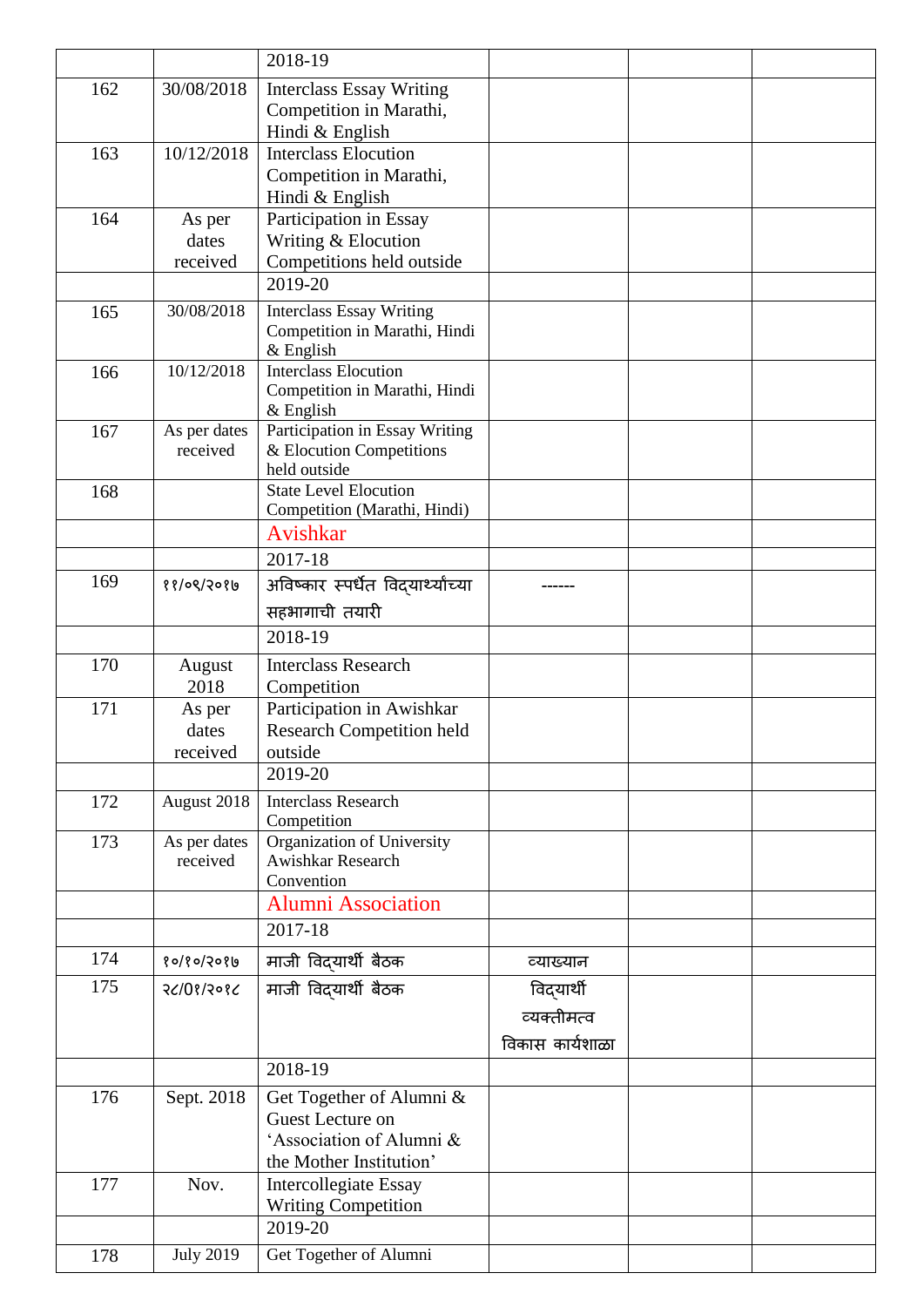| 179 | Jan. 2020             | <b>Intercollegiate Essay Writing</b><br>Competition                            |           |  |
|-----|-----------------------|--------------------------------------------------------------------------------|-----------|--|
| 180 |                       | social projects with the help of<br>NGO on religious and social<br>information |           |  |
|     |                       |                                                                                |           |  |
|     |                       | <b>Parents Teachers</b>                                                        |           |  |
|     |                       | <b>Association</b>                                                             |           |  |
|     |                       | 2017-18                                                                        |           |  |
| 181 | 83/08/2086            | शिक्षक पालक बैठक                                                               | व्याख्यान |  |
|     |                       | 2018-19                                                                        |           |  |
| 182 | Aug.2018              | <b>Parents Teachers Meeting</b><br>(first)                                     |           |  |
| 183 | Jan.2019              | <b>Parents Teachers Meeting</b>                                                |           |  |
|     |                       | (second)                                                                       |           |  |
|     |                       | 2019-20                                                                        |           |  |
| 184 | Sept 2019<br>Jan.2020 | <b>Parents Teachers Meeting</b><br>Guidance Session on Role of                 |           |  |
|     |                       | Parents in Development of<br>College                                           |           |  |
| 185 | <b>July 2019</b>      | One Day Workshop on                                                            |           |  |
|     |                       | Scholarship for students                                                       |           |  |
|     |                       | <b>Dept of Commerce</b>                                                        |           |  |
|     |                       | 2018-19                                                                        |           |  |
| 186 | <b>June 2018</b>      | Guidance Lecture on                                                            |           |  |
|     |                       | <b>Consumer Protection Act</b><br>1986                                         |           |  |
| 187 | <b>July 2018</b>      | Wall paper Exhibition                                                          |           |  |
|     |                       | (World Population Day)                                                         |           |  |
| 188 | Aug 2018              | One Day Workshop on                                                            |           |  |
|     |                       | <b>SEBI</b> – Stock Market                                                     |           |  |
| 189 | Dec.2018              | <b>Study Tour for Commerce</b><br>Students                                     |           |  |
| 190 | Jan.2019              | Discussion Panel on Budget                                                     |           |  |
|     |                       | & Budgetary Control                                                            |           |  |
| 191 | Feb.2019              | Guidance Lecture on E-                                                         |           |  |
|     |                       | Commerce                                                                       |           |  |
|     |                       | 2019-20                                                                        |           |  |
| 192 | <b>July 2019</b>      | Guidance Lecture on e-<br>commerce in Globalised world                         |           |  |
|     |                       | (Ass.Prof. A.V.Sathe)                                                          |           |  |
| 193 | Aug. 2019             | A Guest Lecture on Career                                                      |           |  |
|     |                       | <b>Opportunities in Marketing</b>                                              |           |  |
| 194 | Dec 2019              | Sector. (Ass.Prof.Goyathale))<br><b>Study Tour for Commerce</b>                |           |  |
|     |                       | Students (All teachers)                                                        |           |  |
| 195 | Sept .2019            | <b>Banking Awareness in Rural</b>                                              |           |  |
|     |                       | Sector (Field Assessment)<br>(Ass.Prof. Bhagwat)                               |           |  |
| 196 | Jan.2020              | <b>Guest Lecture on Investment</b>                                             |           |  |
|     |                       | Awareness in Insurance Sector                                                  |           |  |
|     |                       | (Ass.Prof. Gonjare)                                                            |           |  |
| 197 | Dec 2019              | Wanijya Jatra (Wall paper,<br>Street Play, Guidance Session)                   |           |  |
|     |                       | (All teachers)                                                                 |           |  |